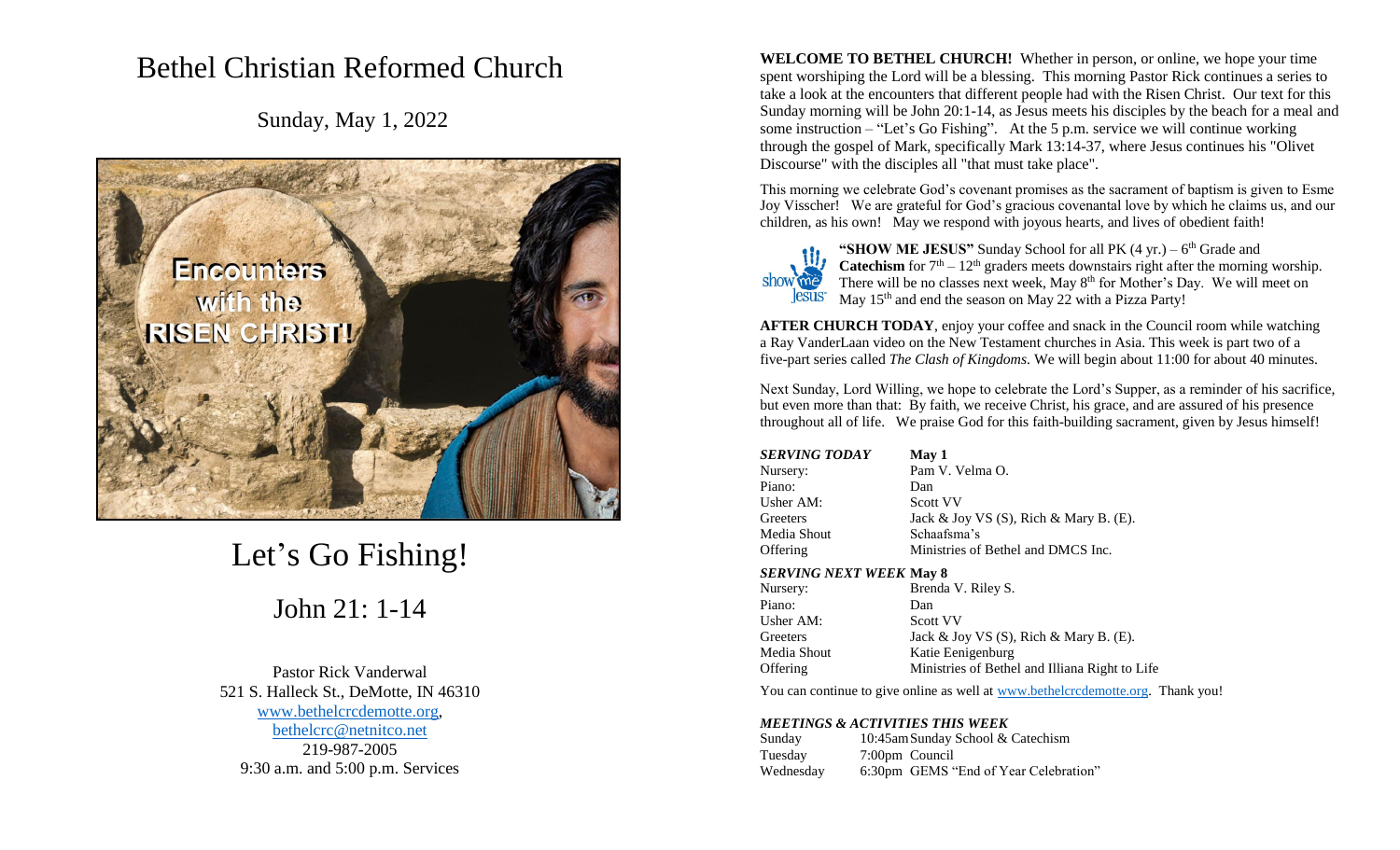### **MORNING WORSHIP**

Welcome Call to Worship: from Psalm 25

Let us turn towards God in worship! **To You, O Lord, we lift up our hearts! In You we trust! Do not let us be put to shame.** Our God is full of compassionate love. He brings sinners back to His way, and teaches the humble the way they should go. **Lead us by Your truth, and teach us, for You are the God who saves us** Surround us by Your grace, and transform us, For you are the Father who loves us. **We put our hope in You! We give our hearts to You!**

Song of praise: "I Give You My Heart"

Prayer of Praise

God's Greeting Mutual Greetings

Songs of Praise:

- "Holy Is the Lord "
- "Holy, Holy, Holy"
- "Goodness of God "

Baptism of Esme Joy Visscher

Prayers of God's People Offering, for Ministries of Bethel and DMCS Inc.

Children's Message Scripture: John 21:1 -14 The Word of the Lord Thanks Be to God Sermon: **Let's Go Fishing** Prayer God's Parting Blessing Closing Song: "This Little Light of Mine"

# **5PM AFTERNOON WORSHIP**

#### Welcome

Call to Worship: Revelation 15:3 - 4 Great and amazing are your deeds, O Lord God the Almighty! Just and true are your ways, O King of the nations! Who will not fear, O Lord, and glorify your name? For you alone are holy. All nations will come and worship you, for your righteous acts have been revealed. Opening Song of Praise – "Sing to the King"

Prayer of Praise

Songs of Praise

- "My Hope is Built on Nothing Less" Reading of Psalm 27
	- A couple of ways to sing Psalm 27
		- o "The Lord is My Light"
		- $\circ$  "Jehovah is My Light" vs. 1,3,5

Prayer Scripture: Mark 13:14 -37

Sermon Study – **Being on our Guard!** Prayer

Affirmation: "Come, Lord Jesus" Followed by: "By The Sea of Crystal "

## *CHURCH FAMILY – Please continue to pray for:*

- Keith Coffer, after some delays due to more health concerns, is scheduled to be transferred this weekend to Vibra Rehab Facility in Crown Point. The family is anxious and excited to have him closer to home. Please pray the transfer goes smoothly and continue to pray for peace and patience for the family and healing for Keith. Encouragement cards can be sent to: Keith and Connie at 1922 Daisy St. SE, DeMotte, IN 46310
- Bill VDW was scheduled for a procedure to help expand his esophagus, but due to some complications, they are postponing it for a couple of months. Please keep Bill in your prayers!
- Pray for Rich K, who was admitted to Broadway Methodist Hospital, due to complications from a recent prostate surgery. Pray for his healing and his recovery.
- Pray also for Josie V, 17 years old, who is struggling with stage 4 Hodgkin's lymphoma, and also with complications from the beginning of her chemo treatment. Pray for effectiveness of the chemo, and freedom from the painful side -effects.
- Continue to keep: Elmer VM, Ted & Donna H, Corky B, John B, Barb E, Andy and any others who may struggle with health concerns or not able to get out and about so readily.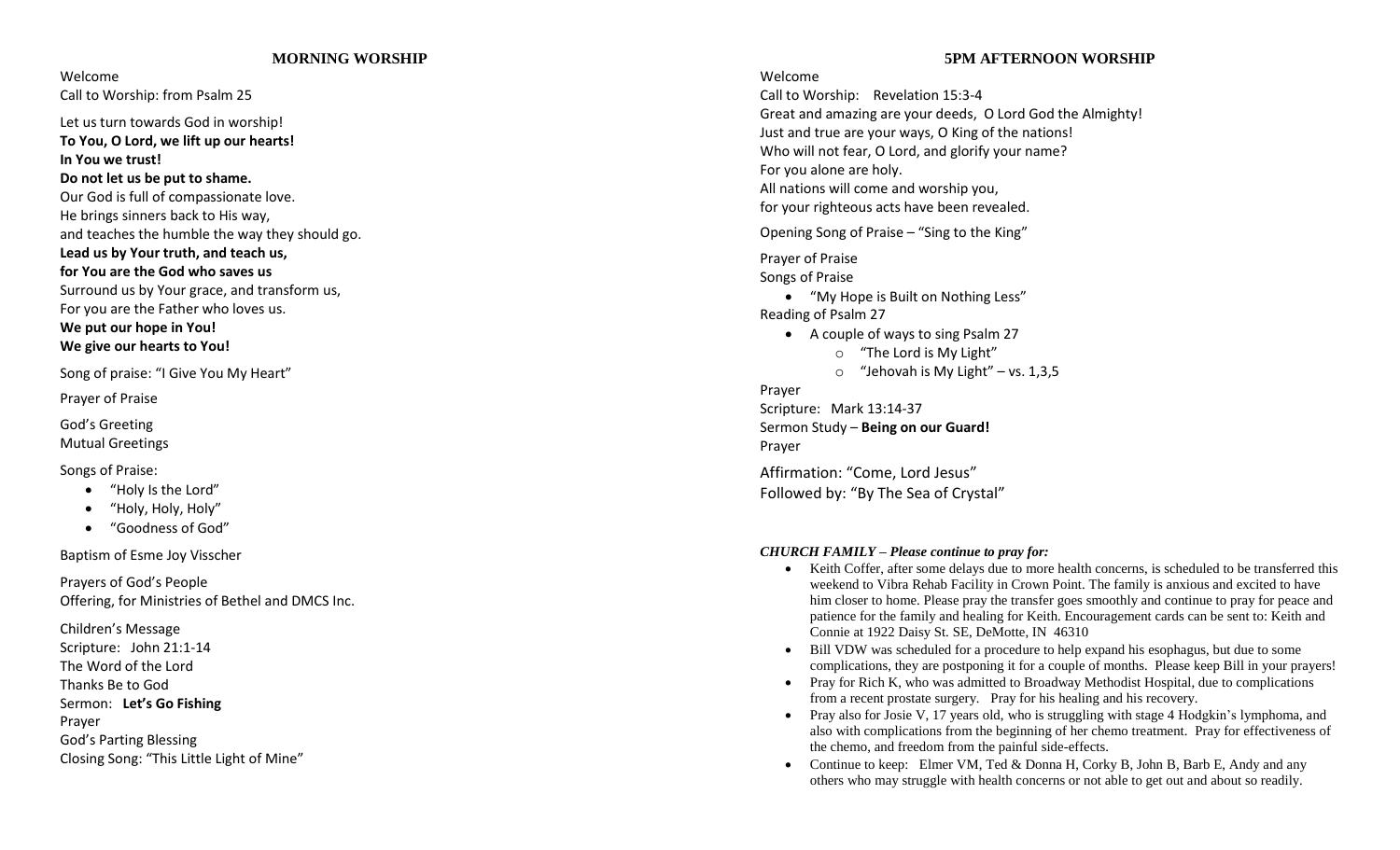## *ANNOUNCEMENTS*

**This Thursday, May 5**, is the **NATIONAL DAY OF PRAYER**. We want to encourage you, in light of this challenge to pray, to use the day to offer up prayers of gratitude for all God's blessings, and prayers of intercession for our church, for this nation, for Ukraine, and for whatever specific things the Lord lays upon our hearts. The scriptures they've chosen as a "theme verse" are from Colossians 2:6-7 - *So then, just as you received Christ Jesus as Lord, continue to live your lives in him, rooted and built up in him, strengthened in the faith as you were taught, and overflowing with thankfulness.* Pray with gratitude for all God's blessings. Pray with confidence, knowing that you are God's children through Jesus. Pray with guidance from God's word as we are strengthened in our faith. Pray with compassion for the needs of others. Pray also with kingdom longing for this nation, Ukraine, and more. If you still have your prayer encouragement sheets from the last time that we dedicated a day for prayer, we encourage you to use them as a guideline and a prompt for praying. They were sent in an email last week as an attachment with the reminder about this Thursday. (There are some printed copies on table)

**Join Together for 40 DAYS OF PRAYER Before Synod 2022** - As part of the CRCNA's year-long prayer initiative, Together Seeking God's Face, you are invited into a 40-day season of intentional, guided prayer leading up to Synod 2022. Sign up for daily Scripture and prayer prompts to be sent to your email for 40 days at crcna.org/pray which **begins TODAY, May 1**. You are free to join anytime! To sign up please go to: [https://network.crcna.org/prayer/seeking-gods-face-forty-days-prayer.](https://network.crcna.org/prayer/seeking-gods-face-forty-days-prayer) At the bottom is a place where you can click on a link to fill out a form, put in your email address, and subscribe to daily prayer prompts to use during your daily devotions. Let's continue to pray for the church, and more broadly, God's Kingdom!

Last week we mentioned about May 22 being a **PRAISE AND WORSHIP / HYMN-SING NIGHT**, however, we failed to consider that a combined Ascension Day service had been planned for that evening at First CRC. We will be coming up with an alternative date for our praise night soon. Sorry for the confusion!

## **COUNCIL** will meet this Tuesday at 7 p.m.

**GEMS AND YOUR MOMS** are invited to the "End of the Year Celebration". It will be at 1<sup>st</sup> CRC on Wednesday, May 4, 6:30pm sharp! We will hand out badge emblems, awards and prize redemption, and other special things going on. Plan to attend as we wrap up the season!

**Deadline is May 8th** to check your information for the new **UPDATED BETHEL DIRECTORY!** Please take a minute to check your information on the pages laying out on the table: names, address, all emails, cell numbers, phones etc... Mark out anything you do not want listed and make corrections to anything that we have wrong or additions that need made. Any questions talk to Russ VM, Barb W, or Janet B. Thank you for taking the time to do that so we can have the info as updated as possible.

**ALL GRADUATES – College, Senior and 8th Grade!** We would like to include you in the Graduation Issue of "Bethel Branches" and help you celebrate! If you did not receive an email with a form attached there are some laying on the table in the back of church. Please fill one out and send us the info by May 18th. Any questions contact Bailee or Shiela. **Graduation Sunday will be June 5!**

**Interested in CPR/AED Training:** Andrea Z**.** will be teaching a **CLASS ON MAY 21ST AT 9:00AM** here at Bethel on some lifesaving skills. Knowing how to do CPR, along with using the AED, can save a person's life is as little as 2 minutes and it is absolutely possible for anyone to learn how! It is highly encouraged for anyone who would like to learn not only adult CPR, but also infant CPR, how to relieve infant choking, and how to use the AED, to come to this 2.5-3 hr. class. If interested, please email, call or text Andrea Z. at [andreaffemt@yahoo.com](mailto:andreaffemt@yahoo.com) or text or call 262-705-7280.

**OPPORTUNITY TO REACH OUT AND SERVE!** One of the ANEW mom's is graduating out of the program this year and we are looking for at least 3 people who would be willing to help with the graduation dinner. It will be May 19 from 6-8pm at the Crown Point CRC. This is a great opportunity to serve and witness what God is doing through the program. If interested, please talk to Marla VM.

### *SCHOOL ANNOUNCEMENTS*

#### **Moms in Prayer**

DMCS will be hosting Moms in Prayer meeting on Monday, May 2 at 3 at CCHS, and Wednesday, May 4 at 8:10 at DMC. Anyone is welcome to come join us in praying over our schools, staff, students, and community. These meetings will be approximately 30 minutes and will involve guided group and individual prayer. We hope you'll join us!

#### **75th Anniversary Celebration**

Please join us Saturday, May 7th to celebrate 75 years of Christian Education at DeMotte Christian Schools! We have a variety of events to participate in on this day and invite you to come to any or all of them! Below is a list of all the activities we have planned.

- 10 am: You are invited to join us in cheering on our Knights Baseball and Softball teams at our home fields at CCHS. During these athletic events, we will also be having a student-led bake sale to benefit FORCE FOR CHRIST.
- 2-3:30 pm: Join us for a reception in the CCHS cafeteria! We will have a "Walk through History" exhibit where we will display photos and yearbooks from years past. We will also have videos of current student activities and extracurriculars, several guest speakers reflecting on the mission of DMCS, a look into what the future holds, giveaways, and light refreshments served.

This is going to be a wonderful day full of celebrating all God has done in and through DMCS, and all that He will do in the years to come! We hope you'll join us!

#### **Restored Resale Inc.**

Restored Resale, a DMCS partner, is in desperate need of volunteers and monetary donations to get the store up and running. They have a great many needs to meet, so please consider how you may be able to help them. Contact them at [RestoredResaleInc@gmail.com](mailto:RestoredResaleInc@gmail.com) to find out more and get involved. Thank you!